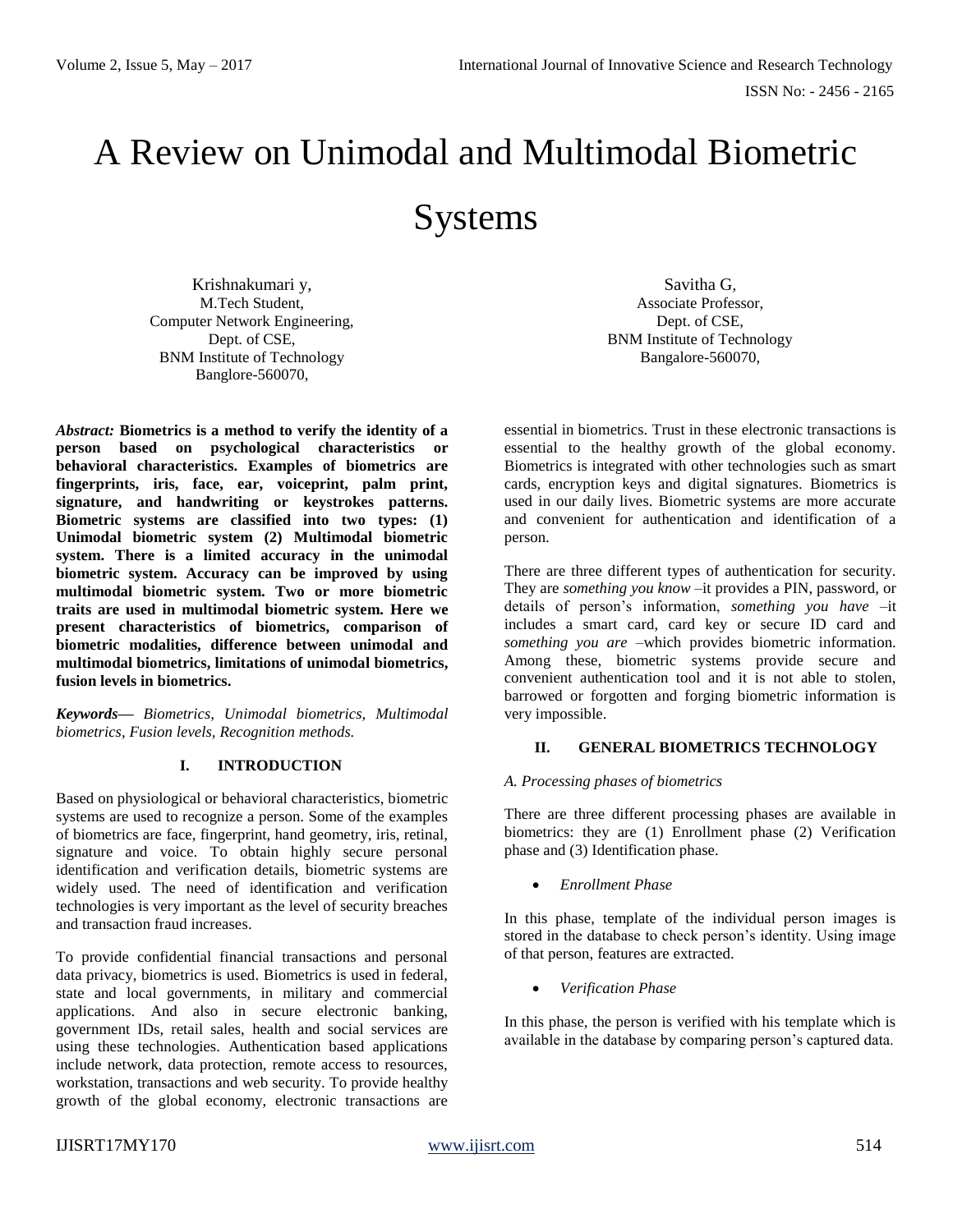ISSN No: - 2456 - 2165

*Identification Phase*

In the identification phase, the system will store all user's details. So the system identifies an individual by searching the templates of all users in the system. The system performs one to many comparisons to verify an individual identity, if it is enrolled in the system record.

#### *B. Working of Biometric system*

The block diagram of biometric system as shown in figure 1 and its working as follows:

- Sensor Module: In this module, different sensors are used to capture biometric data of the individual.
- Preprocessing: Here, to remove noise from the image, filters are used. Image is converted into

requires size that is the captured image is preprocessed.

- Feature Extraction: In this module, once the image is captured and preprocessed from the sensor module and preprocessing module respectively. Then features are extracted from the image using feature extraction module.
- Matching Module: In this module, as we know template of the individual data is stored in the database. So the comparison between the features extracted from the input data and the template stored in the database are performed.
- System Database Module: In this phase, templates of all users are stored in the database.



Figure 1: Block diagram of biometric system

# **III. MOTIVATION**

Using biometrics, it is easy to recognize an individual based on the recognition methods. To recognize an individual it has some reasons, they include reducing costs and improving scalability, reducing error rates, improving accuracy, improving convenience and increasing physical safety. To verify a person it is required to have passwords, names, social security numbers, tokens and PINs, so that the person may access its services or benefits. For example ATM card and its corresponding PIN are required to access an automatic teller machine (ATM).

# **IV. BIOMETRIC MODALITIES**

A biometric modality is a method used to verify or recognize a biometric trait. Examples of biometric traits are face, fingerprint, hand geometry, palm print, iris, voice, signature, gait, and keystroke dynamics. The user's biometric features involve both biological and behavioral aspects. Some common biometric modalities are summarized here.

**Face** recognition method requires a digital camera to develop a facial image for authentication. It analyzes facial characteristics. The casino industry is working on this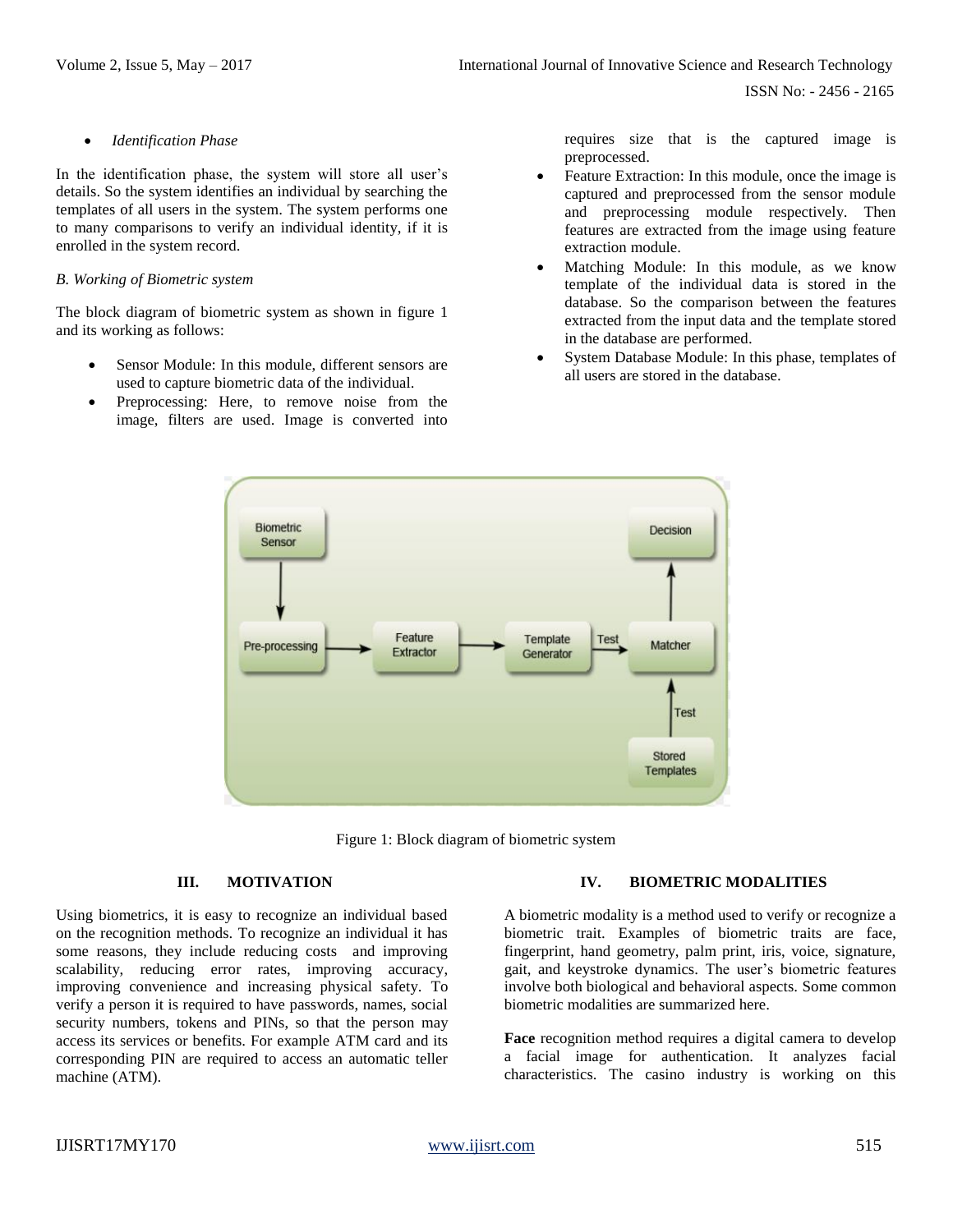technology for quick detection by security personnel to create a facial database of scam artists.

In **fingerprint** recognition method, there are various approaches to fingerprint verification. It is found on a fingertip and looks like a pattern on a fingerprint. Some approaches are matching minutiae, others use straight pattern- matching devices, and moirefringe patterns and ultrasonics. Some verification approaches are used to detect when a live finger is presented and some cannot.

For in-house systems fingerprint verification may be a good choice. Fingerprint verification can provide adequate explanation and training to users and it operates in a controlled environment. The workstation access applications are based on fingerprints due to low cost, small size and ease of integration.

**Hand Geometry** recognition method used to analyze and measure the shape of the hand. Biometric system is easy to use and provides good performance characteristics. Biometrics is suitable where there are more users available and users can access the system infrequently. In this hand geometry recognition method, accuracy is very high if there is desired and flexible performance tuning and configuration. Hand geometry are available in various scenarios for example time and attendance recording, these are proved in organizations. Hand geometry is the first step in every biometric project due to ease of integration into other processes and systems and coupled with ease of use.

In **Iris** recognition method, it has colored ring of tissue that surrounds the pupil to analyze features of iris images. Iris scanning has higher potential than the average template matching performance. For identification phase, Iris recognition method is one of the few devices that work well and it works with glasses in place. The disadvantages of iris scanning devices are ease of use and system integration.

**Retina** recognition method used to analyze the layer of blood vessels located at the back of the eye. This technique uses a low- intensity light source through an optical coupler to scan the unique patterns of the retina. Retinal scanning requires the user to look into a receptacle and focus on a given point. Retinal scanning can be accurate. If you wear glasses, then retinal scanning is not particularly convenient or these are concerned about having close contact with the reading device. This technique works well even though it is not accepted by all users.

**Signature** verification method analyzes how a user signs her/his name. Some of the signing features are speed, velocity, and pressure. These are the finished signature's static shape and very important. Signature verification is different from other biometrics because it enjoys a synergy with existing processes but other biometrics does not.

**Voice** authentication is based on voice to print authentication that is it converts voice into text but then it is not based on voice recognition. Voice biometrics does not require any hardware and it has the most potential for growth. And most of the computer systems contain a microphone. Voice Biometrics has some limitations they are poor quality and ambient noise can affect verification. Voice recognition is not user friendly because enrollment phase is more complicated compared to other biometrics. Therefore voice authentication method should require improvement.

**Palm Prints** uses the combination of some of the features of fingerprints and hand geometry. Human palms are larger like fingerprints and it contains ridges and valleys. Palm prints are mainly used in the forensic community like fingerprints. And also palm prints can often be found at crime scenes.

**Gait** recognition method includes how a person walks, and human recognition is based on the distance and period of time. Gait recognition systems are used to detect the human spatio temporal attributes and it is based on image processing. Some of the factors of gait are includes choice of footwear, the walking surface, and clothing. The development stage is used in gait recognition systems.

# **V. BIOMETRICS COMPARISON**

There are various numbers of pros and cons for every biometric system. The main aim of biometrics is to change the existing password. Biometrics uses both biological and physiological features to identify a person. Biometrics has some of the features which include iris patterns, retina design, facial geometry, fingerprints, voice recognition and hand recognition and so on.

The following seven factors are:

- Universality
- Uniqueness
- Permanence
- Measurability
- Performance
- Acceptability
- Circumvention

In Universality, using biometric trait every individual should access the application. In Uniqueness, for every person the given biometric trait is different from other person. In permanence, for a given matching algorithm, biometric trait for a person is invariant over time. The biometric trait which changes significantly is not a good biometric. In measurability, the biometric trait uses suitable devices, these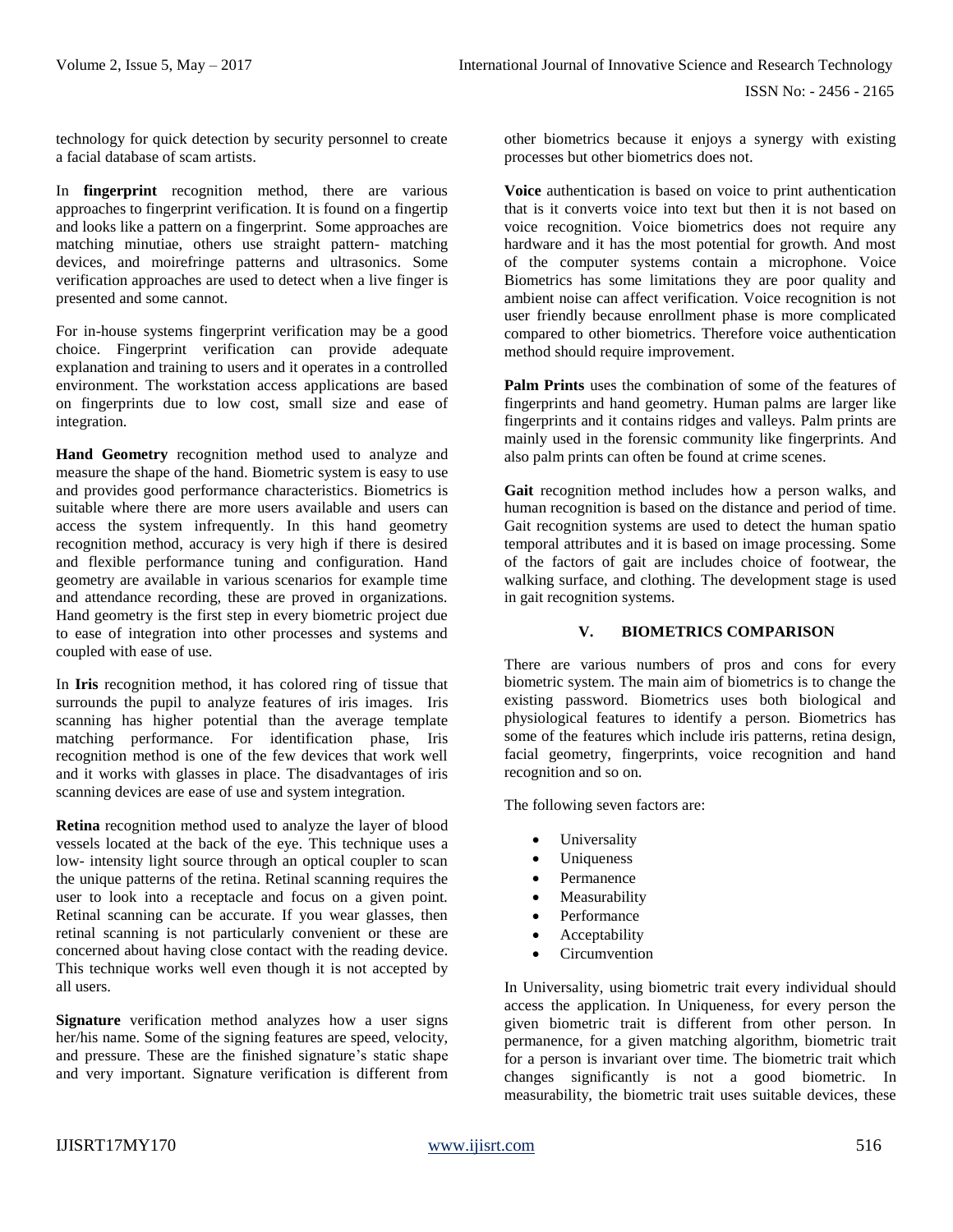devices should be able to acquire and digitize the trait for every individual and it is inconvenience to the biometric trait. The biometrics system uses acquired raw data to process and to extract features from the biometric trait. In performance, biometrics system should have the higher accuracy to meet the requirements of the application and to achieve this accuracy it requires recognition accuracy and the resources are required to achieve the accuracy. In acceptability, every individual should have biometric trait in the system and these individuals will use application to present their biometric trait to the system in the large population. In circumvention, using biometrics it is easy to imitate the artifacts using biometric traits for example, mimicry can be used for behavioral characteristics and for physiological characteristics fake fingers are used to imitate the biometric trait of an every person. Security should be very important, to conform the needs of the application.

#### **VI. UNIMODAL AND MULTIMODAL BIOMETRICS**

For identification and verification features, biometric uses a single biometric trait of the person is referred as unimodal biometrics. Biometrics which uses more than two biometric traits of the individual to identify a person is called as multimodal biometrics. The recognition rate can be improved by using multimodal biometrics. Compared to unimodal biometrics, multimodal biometrics is most widely used in the organizations.

#### **VII. LIMITATIONS OF UNIMODAL BIOMETRIC SYSTEMS**

Biometrics is used in many applications, some of the main applications are border control and voter id issuance. In unimodal biometrics, theoretically it might be very proficient but in reality it has various numbers of challenges when enrolling large number of people. The unimodal systems are not suitable for all applications, this is the major issue with the unimodal biometrics. Therefore multimodal biometrics is used to overcome the limits of unimodal biometrics.

Limits of unimodal biometrics are follows:

The biometric trait uses susceptibility to remove noisy or bad data. The biometric technology uses the captured biometric data. And due to imperfect acquisition conditions the biometric data might be distorted. By using facial recognition method the limitations can be seen in applications.

With the illumination conditions and facial expressions using these, facial images might affect the quality of the facial features. Example of fingerprint recognition method is that it leads to false database matching because the scanner is not able to read fingerprints clearly. An imposter leads to falsely accepted and enrolled person leads to incorrectly rejected. For

elderly and young children, fingerprint images are not able to capture properly due to faded fingerprints or underdeveloped fingerprints ridges. And for groups of population it is not compatible.

Unimodal system is susceptible to inter class similarities for large population. For identical twins facial recognition method may not work correctly. Inaccurate matching is the major issue in the recognition method for identical twins, so camera cannot distinguish between the two subjects. By using unimodal biometrics, the data can be forged or imitated due to spoof attacks. Using rubber fingerprints person information can be easily spoofed and it is possible in the fingerprint recognition systems.

# **VIII. MULTIBIOMETRICS**

Multibiometrics uses two or more biometric traits. By using facial images, fingerprints, iris scanning, hand geometry, voice recognition methods and so on, they can identify a individual person. To measure two or more biometric characteristics, biometric systems take input from single or multiple sensors. Example of multibiometrics is system that combines face and iris characteristics for biometric identification. In order to improve the recognition rate, multibiometrics combines the two or more biometric modalities. Unimodal biometrics does not provide the desire performance. So the best approach to improve accuracy and performance is to use is multibiometrics.

Multibiometrics has several meanings as shown here:

- Multisensors
- Multiple algorithms
- Multiple instances
- Multiple samples
- Multimodal

In multisensors, single biometric trait is used but then to capture the biometric data, multiple sensors are used. For example, to capture different angles on a face multiple cameras are used in the facial recognition system. In multiple algorithms, using different algorithms captured data are processed. For example, by using minutiae and texture fingerprint images are processed. In this method the hardware costs and sensors are saved but then complexity is increased. In multiple instances, for the same modality multiple instances are used in the biometrics. For example, instead of using one fingerprint image multiple fingerprint images may be matched like irises of both eyes. In multisamples, for the same biometric trait multiple samples are acquired. For example, different portions of the fingerprint, it takes multiple images of this fingerprint and multiple angles of face are captured for the fingerprint biometrics. In multimodal, data can be combined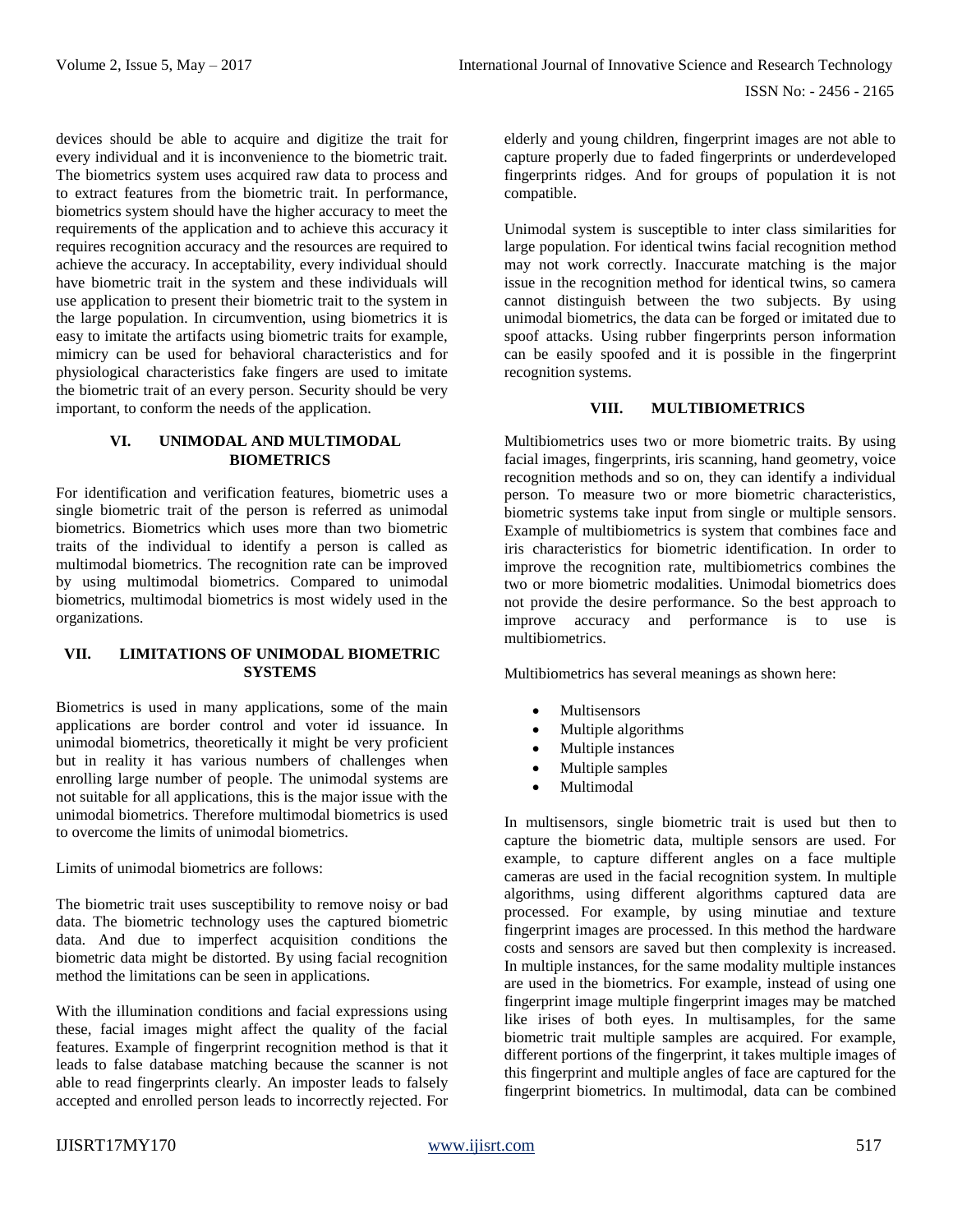by using different modalities, for example face and fingerprint or iris and voice. This biometrics used to capture and process each modality by using both hardware and software systems.

#### **IX. FUSION LEVELS IN MULTIBIOMETRICS**

In multibiometrics, two or more biometric trait is used in biometric systems and also decision channels used more than one. Biometric fusion is defined as its aim is to design a procedure, which combines classification outcome from each biometric channel. To decrease the weakness of individual measurements and to enhance the strengths using different biometric attributes, biometric fusion is used widely in the industry.

In biometrics system, implementations of multibiometrics can be done by using levels of fusion. To address number of issues in the biometrics, fusion is used. Some of the issues are robustness, applicability, accuracy, efficiency and universality. To increase robustness of the multibiometrics, various levels of fusion are used for fusing the biometrics traits. Four types of fusions are available they are as follows: sensor level, feature level, matching score level and decision level. The block diagram of fusion levels in a multibiometrics as shown in figure 2.



Figure 2: Multibiometrics Fusion levels

# *A. Fusion using sensor level*

Merged biometric trait is formed by using different sensors. For example fingerprint scanner, iris scanner and video camera etc. Fusing of biometrics traits is done by using different sensors. And these biometrics traits are processed.

# *B. Fusion using Feature level*

Signals are processed first which are coming from different biometric traits in the feature level. And later from each biometric trait, separately feature vectors are extracted. In feature level fusion, signals coming from different biometric channels are first processed after which the feature vectors are extracted separately from each biometric trait. The fusion algorithms are used to form composite feature vector by combining feature vectors and later classifications are applied for feature vectors. To select useful features, reduction techniques are used in feature level. Compared to matching score method, feature level contains richer information of biometrics and therefore good recognition results are obtained from feature level fusion. And also when features of different biometric traits are compatible, feature level provides more accuracy.

#### *C. Fusion using Matching score level*

Instead of combining feature vectors, they are processed separately in the biometrics. Then matching score for each individual biometric trait is obtained and on the basis of accuracy of biometrics trait, composite matching score is found by fusing matching level. And later classifications are used. To combine match scores, number of techniques is used such as mean fusion, highest rank, logistic regression etc. By using different traits, normalization of scores are acquired which is the important benefit of this fusion. To achieve this normalization of match scores, some of the techniques used are z-score, piecewise linear, min-max etc. Less complexity is obtained from matching score level compared to other fusions and therefore this level of fusion is used widely.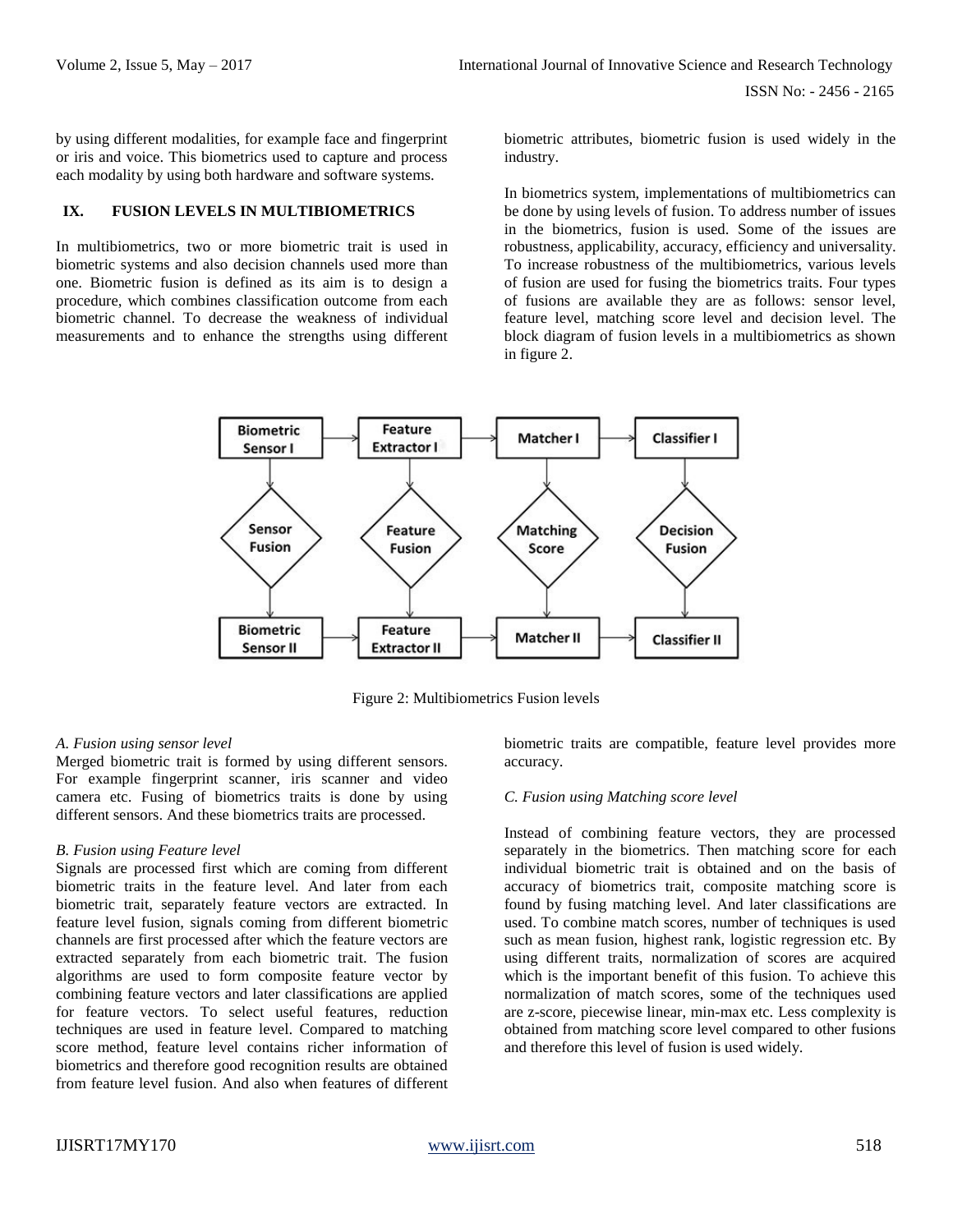#### *E. Fusion using Decision level*

Separately pre-classification of each biometric trait is done first in the decision level. In the biometrics, individual biometric trait is captured first and extraction of features is done from the captured trait. Classification of traits is done as either accepts or rejects on the basis of extracted features. By combining the outputs of different traits, final classification of biometrics is done.

## **X. PREVIOUS WORK**

Sameer P Patil et al., [1] proposes that for many business processes the reliable personal recognition is critical. Based on behavioral and physiological characteristics, biometrics used to refer to automatic recognition of a person. Many biometric and non biometric components are used to provide reliable personal recognition. Biometrics has lot of limitations on security of a system. The main two things that security of a system depends on requirements of an application and cost benefit analysis.

Sameer P Patil et al., [2] proposes an iris and fingerprint biometric traits for user verification system. Two different types of fusion levels are used and compared, they are decision level and score level fusion. The methods used for iris recognition, to extract region of interest are less complex. Better results are obtained from individual modalities. And iris and fingerprint features are fused to increase the recognition accuracy of the system by using fusion levels.

Anil Jain et al., [3] proposes online fingerprint verification for the design and implementation of biometrics. It operates in two stages. First stage is minutia extraction and second stage is minutia matching. Minutia extraction method is much faster and more accurate. An alignment based elastic matching algorithm is developed for minutia matching algorithm. It has the capability of finding correspondences between input minutiae and the stored template. And also it has the ability to compensate the nonlinear deformations and inexact pose transformations between fingerprints. In this system, the verification accuracy is 99% over a 15% of reject rate. By using inkless scanners, it has captured two sets of fingerprint images and tested on biometrics.

Anil Jain et al., [4] proposes by using fingerprints for automatic identity authentication system. It uses an alignmentbased elastic matching algorithm. It is capable of finding the correspondences between minutiae without resorting to an exhaustive search. The biometrics achieves an excellent performance. The reason is by using different fingerprints, it has the ability to compensate for the nonlinear deformations and inexact transformations. The advantages of biometrics in this system are response time and accuracy.

Vincenzo Cont et al., [5] proposes an system which has capacity to reject low-quality items that is for online biometric authentication system. Some of the databases are FVC databases, CASIA, and BATH are used to contain images with different quality. Those images includes low, medium, high quality biometric acquisitions. And also they includes partial and corrupted images. Due to these reasons biometrics do not achieves better results. A unified biometric descriptor is used and it is working on a template-level fusion algorithm. Therefore matching algorithm is able to process fingerprintcodified templates, iris-codified templates, and iris and fingerprint-fused templates.

S. Liu et al., [6] proposes a user access, e-commerce and other security applications by using secure authentication method. With the help of physically and behavioral characteristics biometrics are used to identify a person, for that reason biometrics is used. For examples fingerprint, hand or palm geometry, and retina, iris, or facial, signature, voice, keystroke, pattern, and gait. Here, signature and voice biometrics traits are used to implement the proposed work.

H. B. Kekre et al., [7] proposes biometrics technology for personal authentication. For biometrics system a lot research is going on in this technology. By using sensors, human traits are captured with the help of these technologies. Here mainly discussing about an biometrics domain research for application development, which is focused on interfacing sensor devices. They are used to capture data in usable form. The component object model and .net platform are used in the biometrics system. they are used to interface sensors in the biometrics. There are three components authentication, authorization and accountability for security.

Gunjan Jiwnani and Nisheeth Saxena [8] proposes multibiometrics identification technology by using fuzzy method. In proposing model, it is using two biometric traits fingerprint and iris and after performing the processing individually. Fuzzy technique is applied and finally takes decision that the authentication is very high or low. Biometric systems are used for authentication due to limitations of traditional systems like using PIN, PASSWORD etc. Single biometric trait also has some limitations so to overcome these limitations, biometric systems uses multi biometric authentication which gives result with more accuracy but also requires more storage as compared to single biometric.

Piyush G. Kale, Khandelwal C.S. [9] proposes PCA technique for IRIS and Finger print biometrics. For proposed model, multibiometrics fuses PCA minutia extraction and Weighted LBP feature extraction. The results from these extractions are applied on different biometric traits. To identify a person the IRIS and Fingerprint are used in the proposed system. To compare performance and accuracy different recognition methods are used. Examples of classifiers are SVM & ANN. These are used for matching.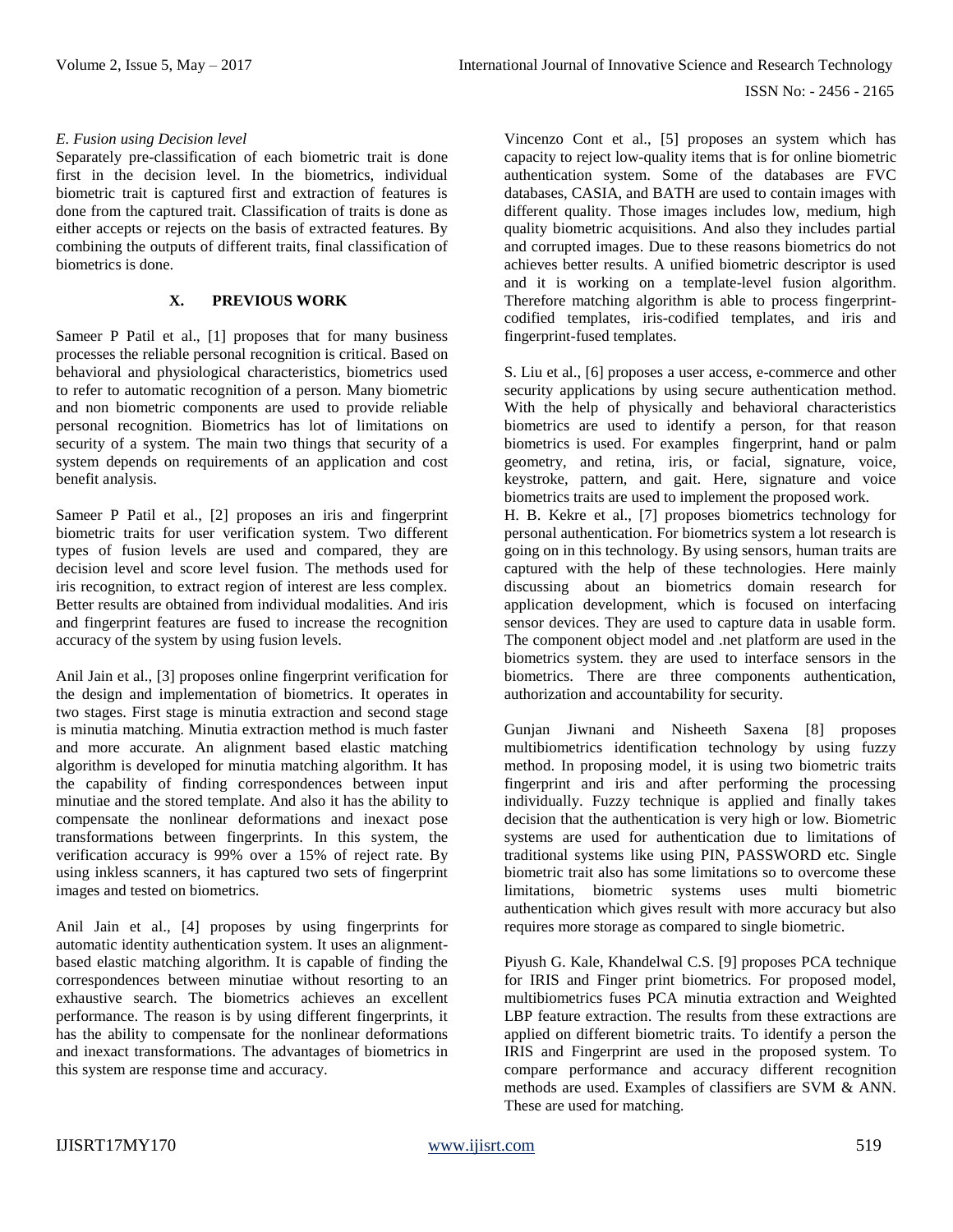ISSN No: - 2456 - 2165

H B Kekre, V A Bharadi et al., [10] proposes face and iris biometrics for a combination of unimodal and multialgorithmic systems. By using multilevel decomposition algorithm, face features are extracted, with the help of Kekre's wavelet. And by using 1 D transform of row and column mean, iris features are extracted. Kekre's wavelet based texture features and Kekre's Fast Code book Generation (KFCG) & Kekre's Median Codebook Generation (KMCG) algorithms are used for VQ codebooks.

## **XI. CONCLUSION**

Here, general biometrics, motivation of using biometric system, biometric recognition methods, and numerous issues of unimodal biometrics has been discussed. A biometric system which uses single biometric trait to identify a person it is referred to as unimodal biometrics. Using unimodal biometrics it is very difficult to achieve performance. So in order to improve performance of the biometrics, multimodal biometrics is used. An overview of applications of multibiometrics and its different fusion levels are discussed. In today's applications, higher performance and level of security can be improved due to multibiometrics.

#### **REFERENCES**

- [1] Sameer P Patile, Tushar N Raka, Shreyas O Sarode, "Multimodal Biometric Identification System: Fusion of Iris and Fingerprint", *International Journal of Intelligent Information Technology Application (IJIITA), Vol. 2, No.6, ISSN* 2459 (print), December,pp. 279-285, 2014.
- [2] Sameer P Patil, Tushar N Raka, "Multimodal Biometric Identification System: Fusion of Iris and Fingerprint".
- [3] Anil Jain, Lin Hong, "On-line Fingerprint Verification" *International Journal of Advanced Research in Computer Science and Technology ,*  vol. 2, Issue Special 1, Jan-March 2012.
- [4] Anil Jain , Lin Hong , Sharath Pankanti, "An Identity Authentication System Using Fingerprints".
- [5] Vincenzo Conti, Carmelo Militello, Filippo Sorbello, "A frequency-based Approach for features fusion in fingerprint and iris multimodal biometric identitification systems" *International Journal of Ophthalmol*, vol. 8, No.1, Feb 2013.
- [6] S. Liu, M. Silverman, "A practical guide to biometric security technology", IT Professional, Vol. 3, No. 1., pp. 27-32, Aug 2002.
- [7] H. B. Kekre, V. A. Bharadi, "Using Component Object Model for Interfacing Biometric Sensors to Capture Multidimensional features" , *International Journal of Intelligent Information Technology Application (IJIITA),* Vol. 2, No.6, ISSN 1999-2459 (print), December, pp. 279-285, 2009.
- [8] Gunjan Jiwnani, Mr. Nisheeth Saxena, " Multimodal Biometric Authentication using Fingerprint and Iris: a Review", *International journal of computer science & Communication Networks,* Vol 5(2), 115-119
- [9] Piyush G. Kale, Khandelwal C.S., M.E.(EC), *Department of Electronics & Telecommunication,* "IRIS & Finger Print Recognition Using PCA for Multi Modal Biometric System", *International Conference on Global Trends in Engineering, Technology and Management (ICGTETM-2016)*
- [10] H B Kekre, V A Bharadi, V I Singh, V Kaul, B Nemade., " Hybrid Multimodal Biometric Recognition using Kekre's Wavelets, 1D Transforms & Kekre's Vector Quantization Algorithms Based Feature Extraction of Face & Iris" 2<sup>nd</sup> International *Conference and workshop on Emerging Trends in Technology(ICWET-2011)*
- [11] Kamel Aizi, Mohamed Ouslim, Ahmed Sabri., "Remote Multimodal Biometric Identification Based on the Fusion of the Iris and the Fingerprint", *International Conference on Information Science and control Engineering (ICISCE)*, pp. 1-5, 2015
- [12] B. C. Kovoor, M.H. Supriya and K. Poulose Jac, "A prototype for a multimodal biometric security system based on face and audio signatures", *International Journal of computer Science and Communication*  vol. 2, no. 1, pp. 143-147, January-June 2011.
- [13] Zatin Singhal, Preeti Gupta and Kavitha Garg, "Biometric recognition Personal identification technique", *Ijcem International Journal of Computational Engineering & Management,* vol. 15, Issue 3, May 2012.
- [14] J.A. Unar, Woo Chaw Seng and Almas Abbasi, "A review of biometric technology along with trends and prospects," Pattern recognition, accepted manuscript.
- [15] A. H. Mir, S. Rubab and Z. A. Jhat, "Biometrics verification: a literature survey," *International Journal of Computing and Ict research,* vol. 5, no 2, December 2011.
- [16] Rohit Katiyar, Vinay Kumar Pathak and K. V. Arya, " A study on existing gait biometrics approaches and challenges," *Ijcsi International Journal of Computer Science issues,* vol. 10, issue 1, no 1, January 2013.
- [17] M.J. Sudhamani, M.K. Venkatesha, K.R. Radhika, "Revisiting Feature level and Score level Fusion Techniques in Multimodal Biometrics System," *Proceedings of International Conference on Multimedia Computing and Systems (ICMCS)*, pp. 881-885, 2012.
- [18] Y. Tong, F. W. Wheeler, X. Liu, "Improving Biometric Identification through Quality based Face and Fingerprint Biometric Fusion," *Proceedings of IEEE Computer Society Conference Vision and Pattern Recognition Workshops*, pp. 53-60, 2010.